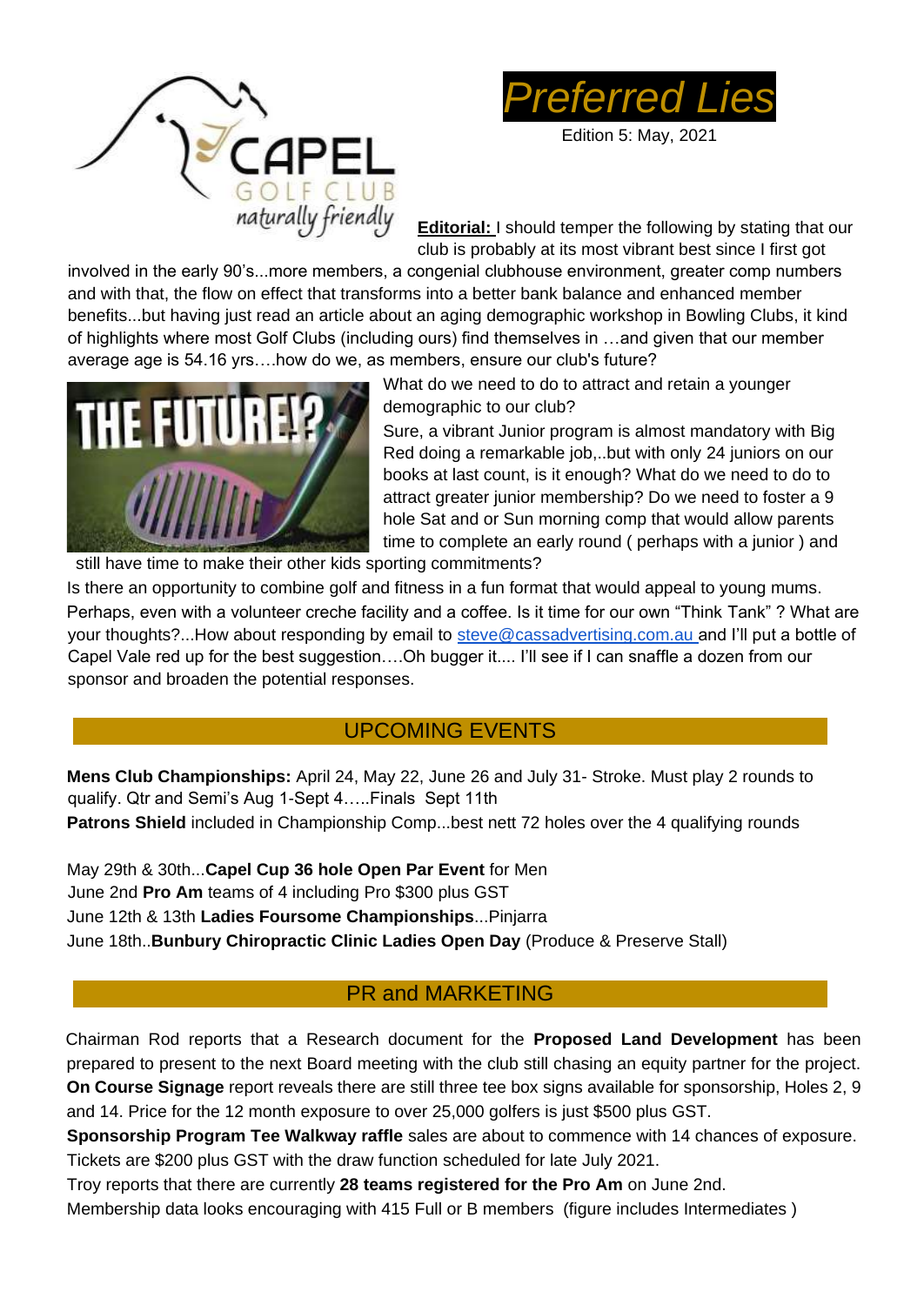There's currently 47 Lifestyle members and 74 Trial Members who will hopefully convert to Full or B categories….All up there's 641 members on our books including Junior and Country members.

#### INTERMEDIATES

Intermediate Pres "Lucky Coz" reminds us that the **Damon Wilmore Bunbury Chiro Clinic Open Day** is **Friday June 18th** with a monster produce stall being planned. Last year was cancelled due to Covid so there's a bit of lost ground to make up

(I think the word is whatever you would normally spend, double it.)

So gals (and guys) start pickling your grandmothers in preparation, but not just preserves ... cakes, slices, pot plants, crochet coathangers, fresh produce...it all adds up and goes towards making your clubhouse a better place....Plus there'll be heaps of raffle donations required so talk to Coz or G to see what you can do.

And for those following the SW fixtures the **Foursome Championships** is being held in Pinjarra on Saturday June 12 & Sunday June 13th.

## MATCH MUMBLING

#### **MEN'S:**

Men's Club Championships for 2021. Will be **MATCH PLAY** and the information is explained below.

**Great Prizes for grade winners and runners up along with Patrons Shield winner and runner-up**.

**Qualifying:** Four rounds of stroke on CCQ Saturdays; 24th April, 22nd May, 26th June & 31st July. **Must play two rounds to qualify. Cost:** No Charge

**Grades:** Grades will be determined by GA Handicaps at the end of the 4th Round. Expected grade ranges are A; +1 to 10, B; 11 to 15, C; 16 to 20, and D; 21 to 36, but may be varied to balance the grades.

**Match play draw:** 8 qualifiers in each grade go into championship draw, seeded in qualifying order. Matches to be played within these dates;

Round 1 (Quarter Finals) 1<sup>st</sup> August to 16th August

Round 2 (Semi Final) 17th August to 4<sup>th</sup> September

Finals 11th Sept. (must be on this date)

**Match format:** A grade; Standard match play. ("Off the stick"), Other grades; Handicapped match play (using daily handicap). All matches to be played over 18 holes except the A grade final which will be over 36 holes.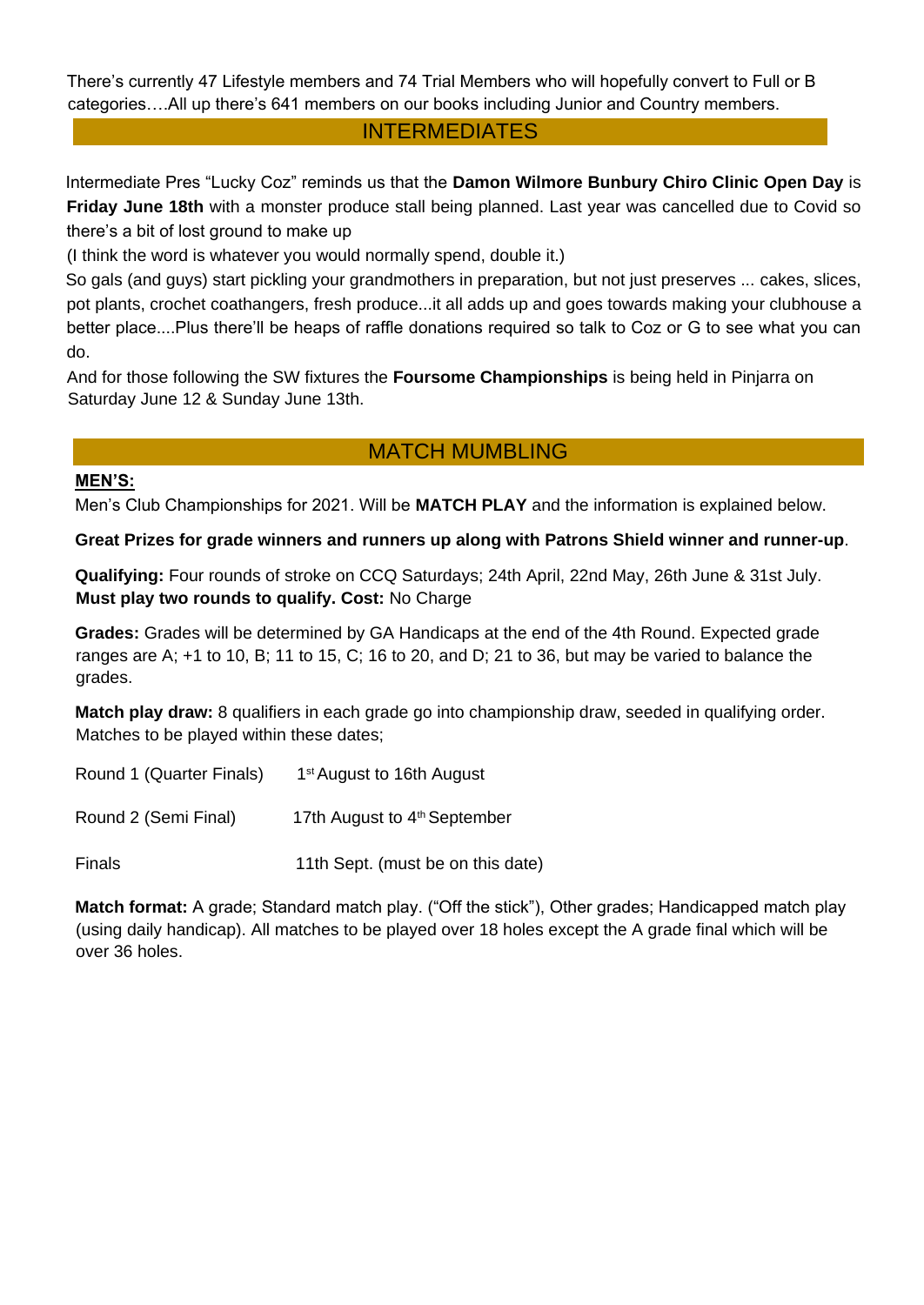Matches can be played at the player's discretion and cannot be played in conjunction with a normal

club competition. Spots in club day fields will be made available for matches.Ties will be resolved by sudden death playoff on holes 1 and 9.

#### **LADIES:**

Captain "Hey Jude" reports that numbers for ladies comps continue to grow each week and expressed delight with the handicap range of participants in the fields.

**Pennants** have commenced but, as yet, no joy for either A or B grade teams.Our club play pennant hosts on May 31st so perhaps the "home turf" advantage may prevail and we'll get to register on the scoreboard. Shot of B team looking resplendent in club shirts.

**The William Barrett & Sons Jubilee Foursome** winners were **Lisa Wake and Marg Gardiner** who have now earned the right to represent the club in the State Finals being staged at Mandurah Country Club on August 31st.

The 2nd round of the **Silver Spoon** comp has been run and won by **Rhonda Forrest** with a credible 72 nett.

**Monthly Consistency Award** for March /April winner was **Jodie Murray** with 11points.

NB...With the Pro Am scheduled for Wednesday June 2nd the Ladies **comp moves to Thursday June 3rd with an 08.30 start.**

#### **MIXED:**

We have had excellent fields for Sunday Mixed Golf and have enjoyed having some new faces join our ranks. Winners this month have been Jan Doust and Allen Wallrodt, winning Di Sears and Dave Harley's trophy day and Coral Dennerley and Rob Rochow coming out on top for Keith and Judy Simmons event.

Unfortunately weather conditions cancelled our latest event but we will be back on Sunday 13th June with sponsors Sue and John Piacentini for Chapman 4's. This day will be a meal night, so competitors with last name A-M bring a casserole and N-Z bring a sweet. Teams can select who they play with by placing their names together on the booking sheet.



## **TWILIGHT:**



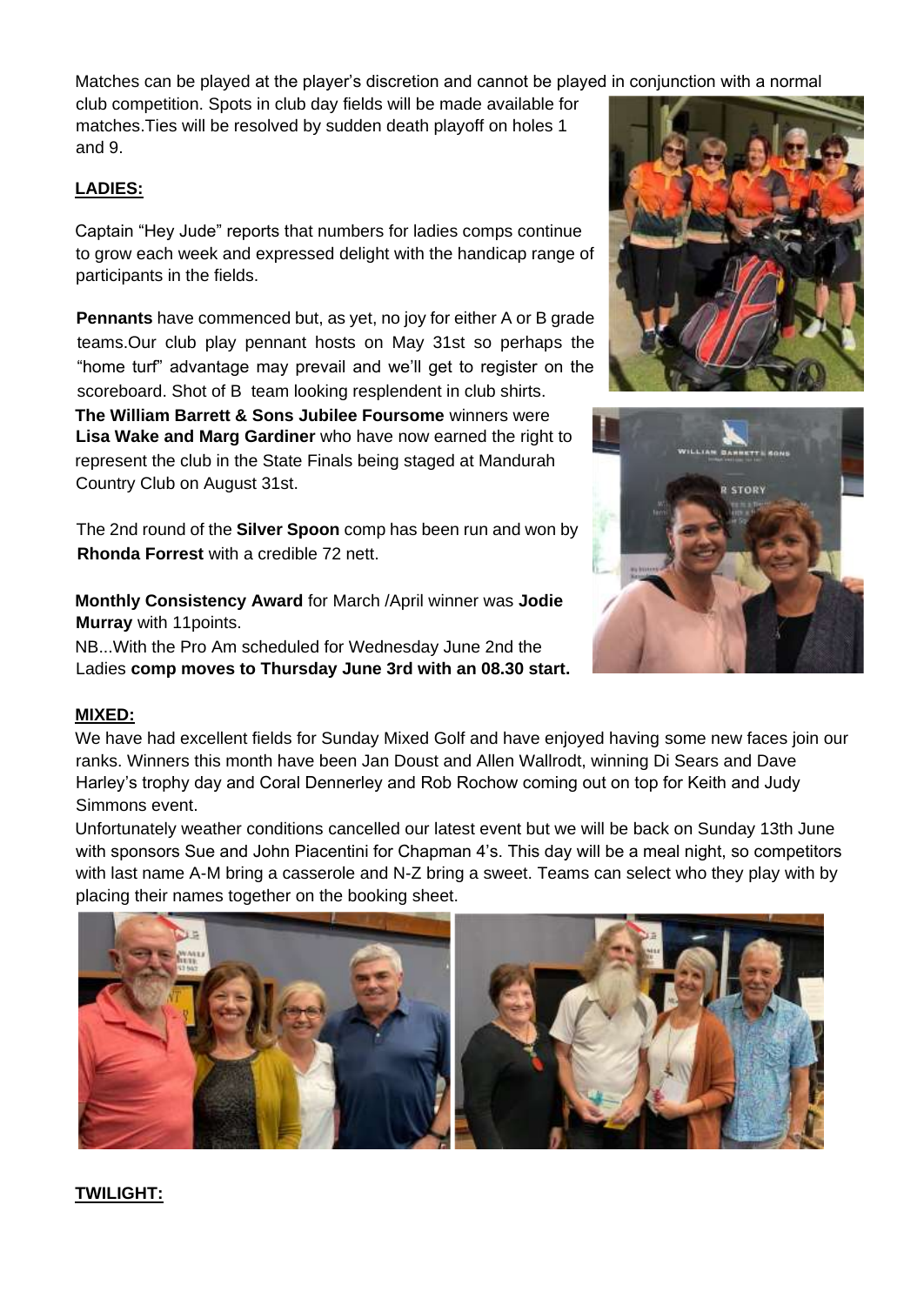Despite "Chase the Ace '' being won and it's subsequent hiatus,"Lefty" Wright and Maid Marion report that Friday fields continue to reflect the general increases being experienced across all weekly comps which is very encouraging.

Post game fireside bevys, footy on the big screen along with superb Rusty Putter tucker make for a great Friday evening but remember..it pays to book.by phoning 97957033.

#### **GROUNDS**



Old Mate "Brown Sugar" (aka Ken Lowth) reports that a J**ohn Deere Greens mower purchase** has been approved with zero interest across a 3 year period.The monthly repayment figures for the \$12k is roughly what we would have paid in lease fees for a Toro replacement so well done troops on getting a sensational deal.

#### **Sand Bunker Uniformity and Consistency**

Following a recent query the grounds committee (which includes Max) has released the following.. "There are a myriad of conditions that affect the bunkers...some can be controlled...some cannot.

**Environmental Conditions**..exposure to sun, shade,wind and rainfall along with aspect influence the degree of exposure...example..North facing bunkers get more sun and hence dry out quicker and can be softer in comparison to one facing South which receives less sunlight and stays wetter and firmer for longer after rainfall and irrigation.

Another factor impacting consistency is **overhead irrigation** with some bunkers receiving more than others from green irrigation,

**Quality and uniformity of sand.** ..we use our own sand which has varying levels of quality and consistency ...the alternative is importing sand at a considerable cost.

**The Sand Replenishing Cycle..**We do not replace sand in all bunkers every year..obviously labour and our own supply resources demand a common sense approach to management. Some bunkers are more at risk from loss of sand and , as such, get more attention, so depending on what "cycle" we're in some inconsistency is to be expected.

**12th Greenside Bunkers Example.**..The right side was one of the more recent sand replenished ones with a plan to correct the forward slope at the base, while the left one was level at the time with less sand required but..we'd exhausted our stockpile at the time.

This would have obviously led to inconsistency with sand depth. This left side bunker is one due for sand replacement this year.

Word around the club is that we'll start having some money spins to raise a bit of dough to buy a new **ball picker upperer for the practice fairway.**

Tassie Tony is the rumour spreader and he's accepting photo's of potential ball gatherers as we speak..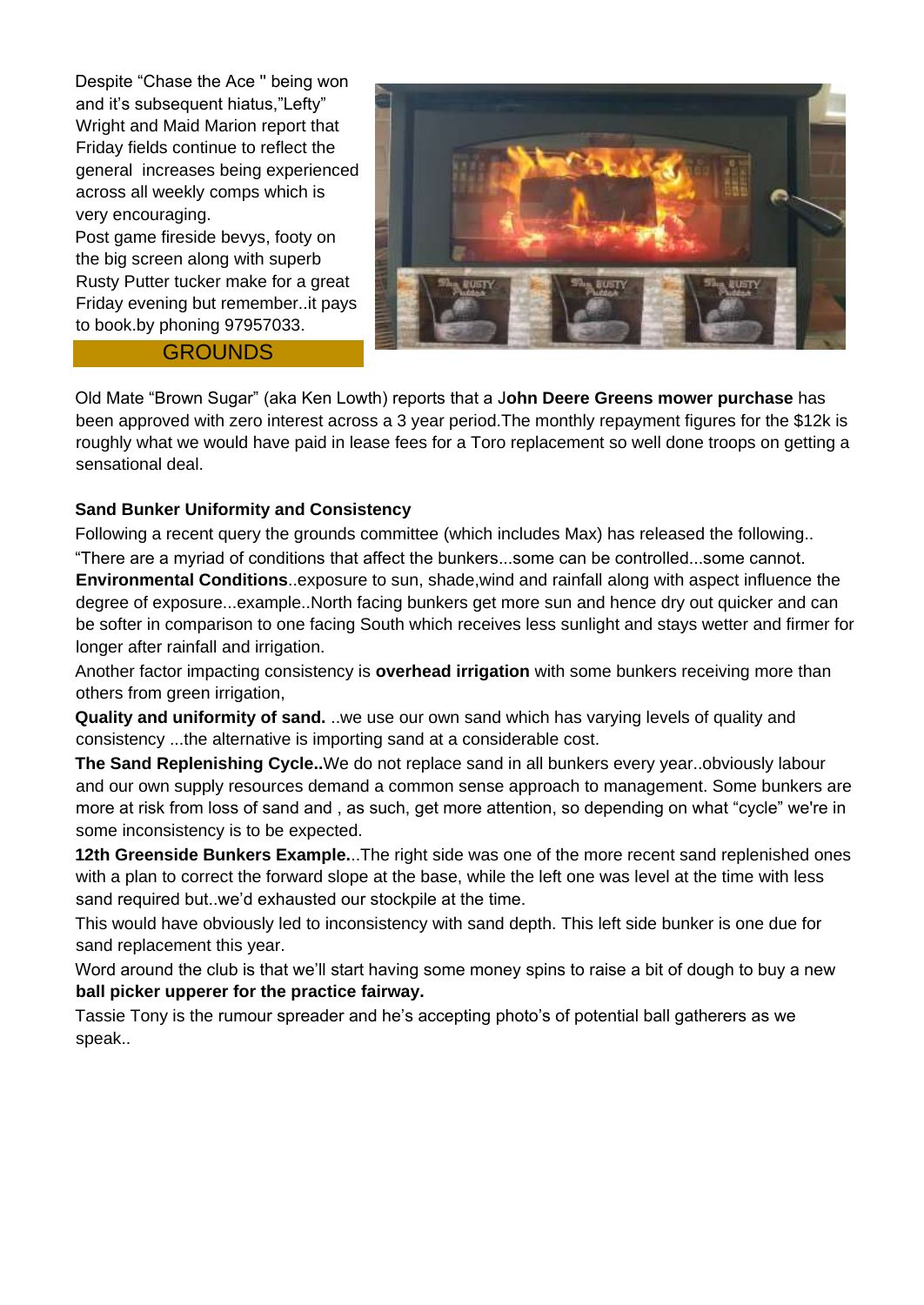## GOLF SHOP SPECIALS & BIG RED'S NEWS



Rovis buggies are back in stock with a massive range of colours so flick the old one and glide the fairways in style..

If you are wanting to see how to play the game of golf then Wednesday June 2nd between 10:30 and 11:30 on the driving range will be full of professional golfers trying to make a dollar, so come down the range and observe their fluent swings.

The list of players are below

<https://pga.org.au/report/?tourn=8111&report=tmentry~season=2021~alphaorder~&class=wa>

Over the last week you may have seen a new face behind the ProShop counter or Bar as we have employed Taylah Hall to help out around the place. So please make her feel welcome here at Capel.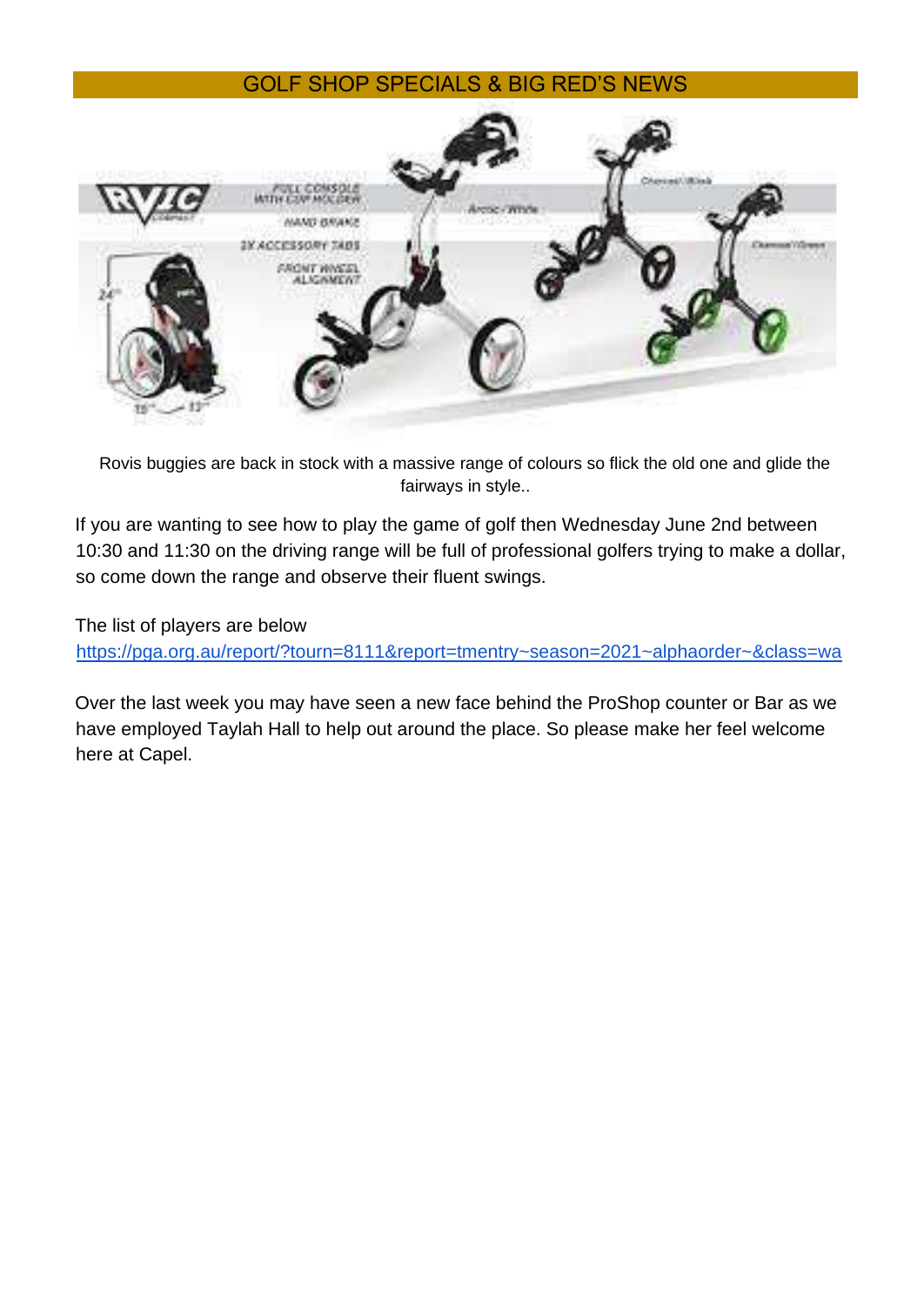# SPONSOR PROFILE BING • CONC RETAINING WA

**Specialising in Concreting, Kerbing & Retaining Walls in the South West to the North West.**

**Jetline Kerbing Contractors has been serving the South West WA for 12 years & the North West WA area for 3 years, and in that time we have established ourselves as a professional team of experts dedicated to excellence. With a staff of 18, we operate a small business focused on quality.**

**Address:** Jetline Kerbing Contractors , 12 Clifford Street, Bunbury WA

**Phone:** T: (08) 9726 0152 M: 0429 957 967 **Email:** admin@jetlinecorp.com.au

## **HOUSE**

Word has it that Ronnie G is planning a new "Wireless" PA system for the club that will match the one at Burswood Casino for a mere fraction of a price...This will save all that podium confusion every time announcements are scheduled.

How will we pay for it ??..well pleased you asked."Just keep taking your empty stubbies, cans and plastic water or soft drink bottles to the big bins at the rear of the club and it will be paid for in no time.

# NEWS AROUND THE CLUB

"The Counter of Beans" reports that the Open Forum on finance held earlier in the month went well albeit a small attendance…

Linda has put her "dook" up for a new \$8k chiller in the bar along with the replacement of the damaged floor but apart from that, all is progressing well at the moment.



## **The Not So Serious Stuff**

**Big Tee** ( Trevor Davis) was up at the bar and asked Linda for a packet of helicopter flavoured potato chips… Quick as a flash...Linda said sorry Big T...we've only got plane..